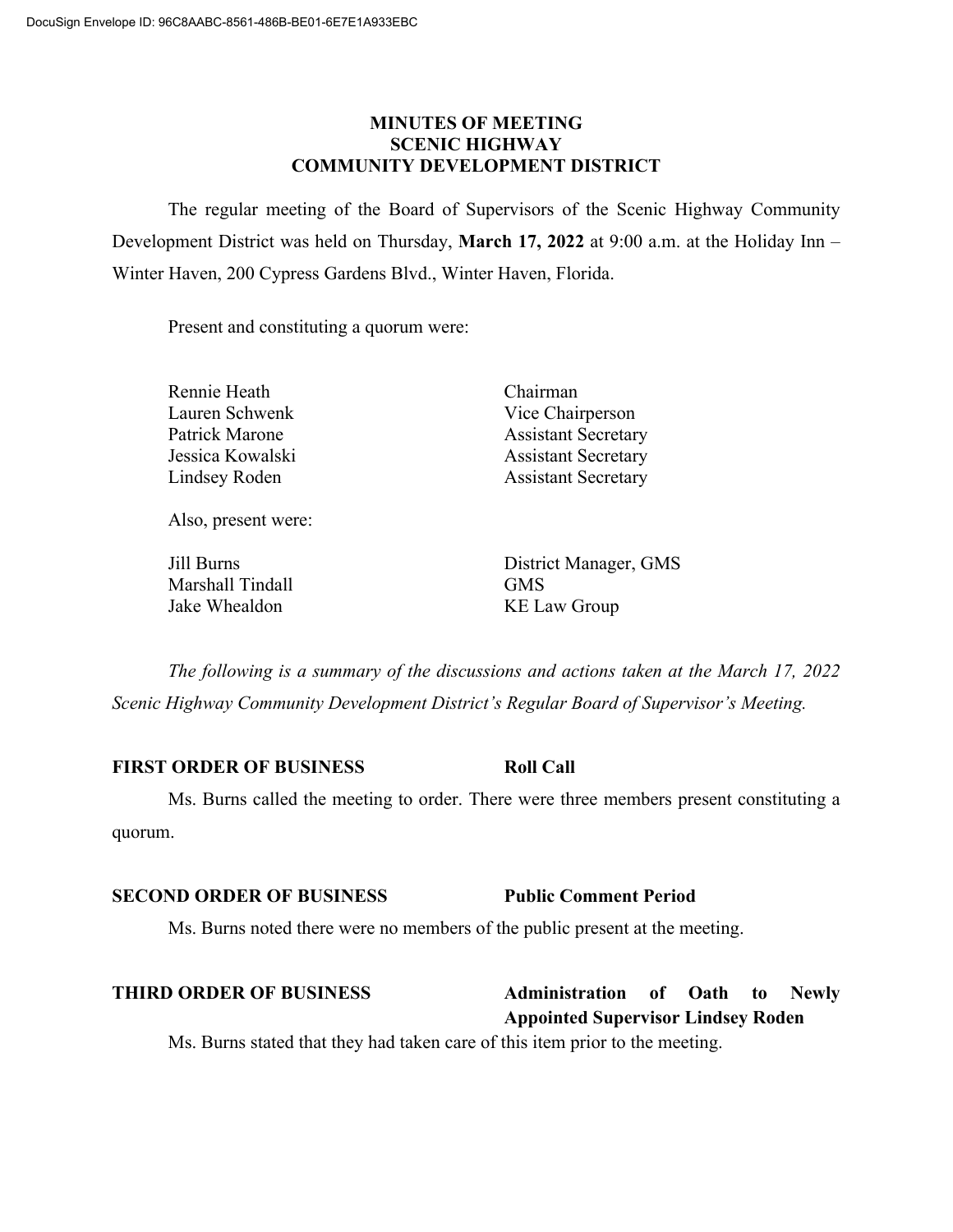# **FOURTH ORDER OF BUSINESS Approval of Minutes of the February 17, 2022 Board of Supervisors Meeting**

Ms. Burns presented the minutes of the February 17, 2022 Board of Supervisors meeting

minutes and asked for any comments or corrections. There being none, there was a motion of approval.

> On MOTION by Mr. Marone, seconded by Ms. Kowalski, with all in favor, the Minutes of the February 17, 2022 Board of Supervisors Meeting, were approved.

# **FIFTH ORDER OF BUSINESS Consideration of Quote for Pool Furniture**

Ms. Burns stated that the total amount for the quote of the pool furniture was \$12,746. She asked if there were any questions, and hearing none, asked for a motion to approve.

> On MOTION by Mr. Marone, seconded by Ms. Kowalski, with all in favor, the Quote for Pool Furniture totaling \$12,746, was approved.

**SIXTH ORDER OF BUSINESS Consideration of Equipment/Lease Purchase Agreement for Playground Equipment and Pool Furniture**

Ms. Burns stated the agreement was in the package, noting that the Board had approved the quote for the pool furniture at a prior meeting. She asked if the Board had any questions, and hearing none, asked for a motion to approve. Ms. Roden noted she would abstain from the vote due to a conflict.

> On MOTION by Mr. Marone, seconded by Ms. Kowalski, with all in favor, the Equipment/Lease Purchase Agreement for Playground Equipment and Pool Furniture, was approved.

# **SEVENTH ORDER OF BUSINESS Consideration of Resolution 2022-06 Authorizing the Use of Electronic Documents and Signatures**

Ms. Burns stated that the resolution would allow the District to utilize electronic signatures on documents instead of hard copies. She asked for a motion to approve.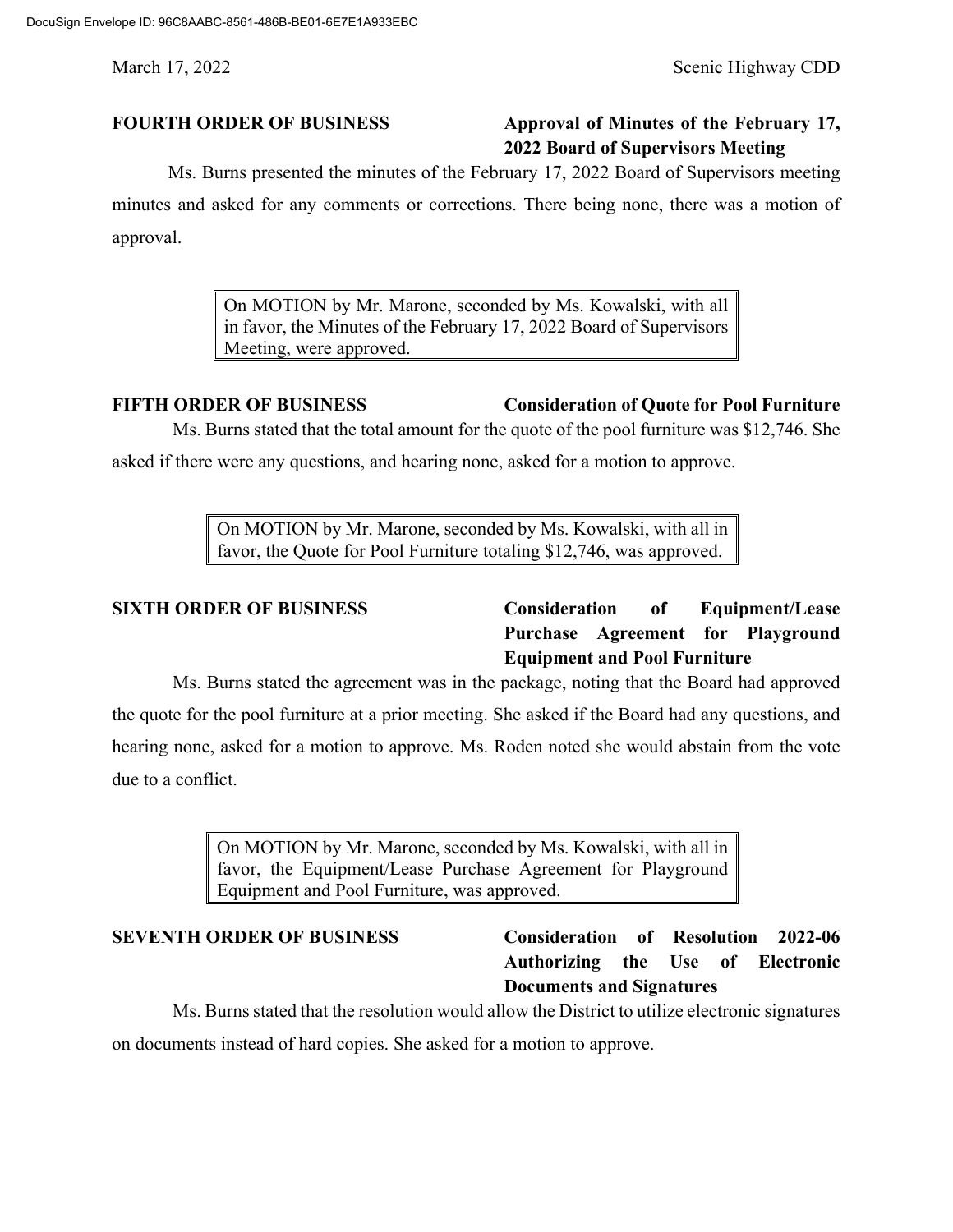On MOTION by Mr. Heath, seconded by Mr. Marone, with all in favor, Resolution 2022-06 Authorizing the Use of Electronic Documents and Signatures, was approved.

# **EIGHTH ORDER OF BUSINESS Staff Reports**

### **A. Attorney**

Mr. Van Wyk stated there was nothing further to report.

# **B. Engineer**

There being none, the next item followed

# **C. Field Manager's Report**

Mr. Tindall presented the Field Manager report, highlighting items like the proposal for the landscaping project including the amenity and general area totaling \$34,040 annually, the janitorial proposal, and pest control proposal.

> On MOTION by Mr. Heath, seconded by Ms. Kowalski, with all in favor, the Amendment to the Prince Contract, was approved.

# **i. Consideration of Proposals for Janitorial Services at Amenity a) CSS**

**b) Statewide Building Maintenance** *(to be provided under separate cover)*

Mr. Tindall reviewed the proposals, noting that CSS was their current vendor and the Board

decided to table this item until they had acquired more proposals.

- **ii. Consideration of Proposals for Pest Control at Amenity**
	- **a) Orkin**
	- **b) Massey Services** *(to be provided under separate cover)*

Mr. Tindall reviewed the proposals, noting that Orkin had gone up in pricing, totaling \$974,

noting that Massey was about half the price. The Board decided to go with Massey.

On MOTION by Mr. Heath, seconded by Ms. Kowalski, with all in favor, the Proposal for Pest Control at Amenity with Massey as the Chosen Option, was approved.

# **D. District Manager's Report**